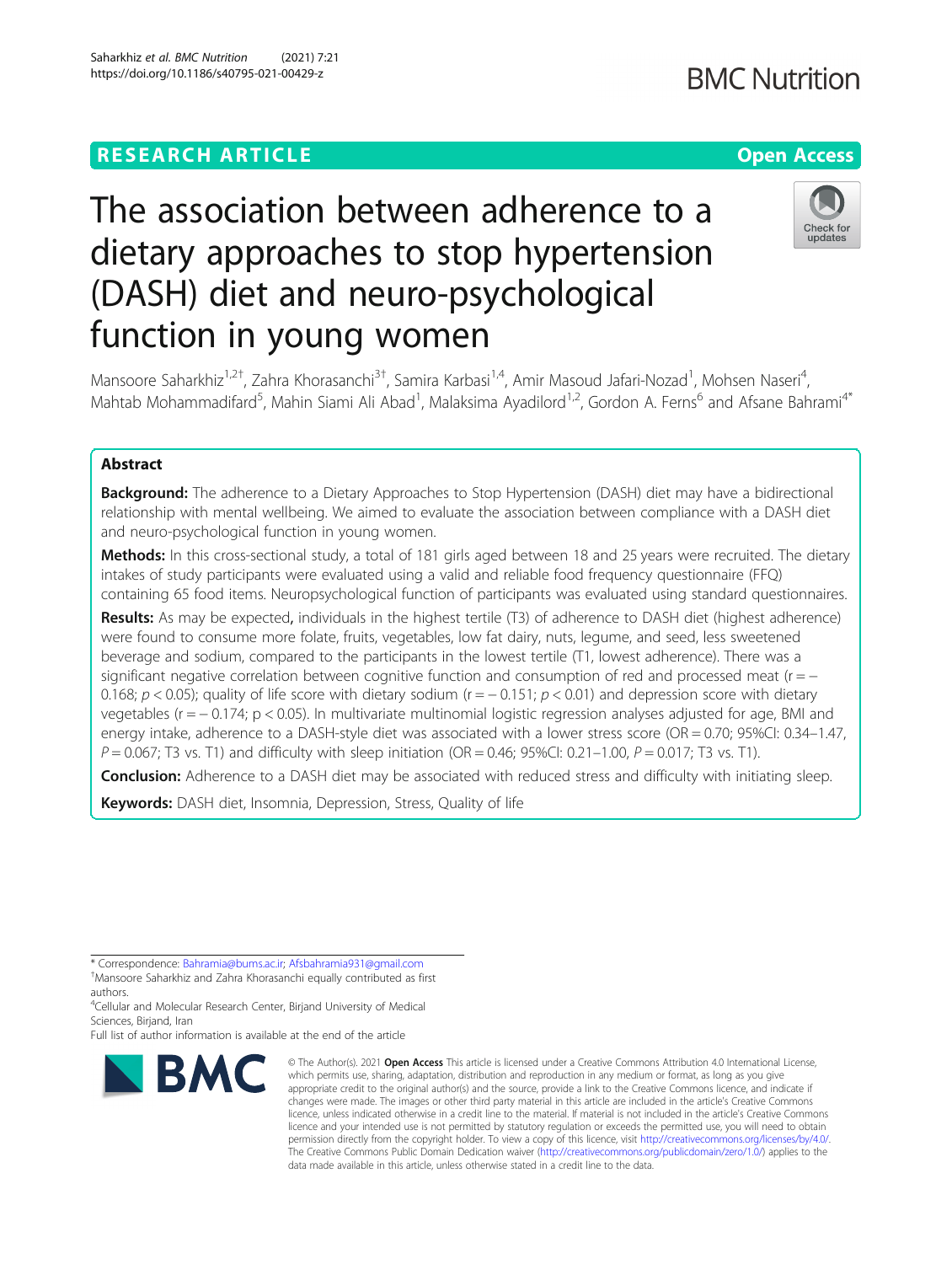## Introduction

Impaired mental health comprises a wide range of conditions that affect the quality of life (QoL) and associate with an increased mortality rate in recent years. Considering the economic costs and the great burden they impose to the health system and individuals, prevention strategies for these conditions should be of significant importance [\[1](#page-6-0)].

In addition to genetic and environmental factors, diet has been suggested to play an important role in the development, and treatment of some psychological disorders. For instance, it has been reported that a diet rich in fish, folate and B-vitamins can alleviate the manifestations of depression. An established association was also shown between the dietary glycemic index (GI) and psychological diseases, depressive disorder, and mental functioning  $[2-4]$  $[2-4]$  $[2-4]$  $[2-4]$ . Diets containing of "junk foods" (high energy and low nutritional) have been shown to increase the risk of mental illness, but a healthy diet is associated with less depressive symptoms and can improve mood [[5,](#page-6-0) [6\]](#page-6-0). Nutritionists are now emphasizing the importance of assessing dietary patterns, rather than single nutrients or foods, to better understand diet-related disease correlations.

The Dietary Approaches to Stop Hypertension (DASH) diet which was developed to reduce blood pressure, is characterized by high consumption of whole seeds, fruits, vegetables, leguminous plants and nuts, and only small amounts of low fat dairy, red meat, desserts, sweet and sugar-containing beverages [\[7](#page-6-0)]. Several studies have reported that a DASH diet has beneficial effects on different medical conditions, that include cardiovascular and renal disease [[2,](#page-6-0) [3](#page-6-0)]. However, the existing data on the impact of the DASH dietary pattern on mental distress is still limited. In two previous studies, adherence to the DASH dietary pattern was reported to be inversely related to depression score [\[6](#page-6-0), [8\]](#page-6-0). Furthermore, Torres et al. reported that a DASH-type diet could improve mood in postmenopausal women [\[9](#page-6-0)].

There have been few studies regarding to the effects of the DASH diet on mental health, particularly in young women, who are reported to be more prone to mental disorders such as depression and anxiety. We have therefore undertaken the current study to evaluate the relationship between adherence to a DASH diet and neuro-psychological function in healthy young women.

# Methods and materials

# Study design

In this cross-sectional study, 181 women were enrolled from 5 different universities in Birjand, South Khorasan, Iran in January 2020. The sample size was calculated to achieve 80% power and  $\alpha' = 0.05$  (z value of 1.96) using data from a previous investigation  $(r = 0.24$  for correlation between DASH score and depression) [\[10](#page-6-0)]. According to these assumptions a minimum of 140 participants was needed. Since we wanted to perform our project on a homogeneous population, to control for potential confounding factors, only unmarried, apparently healthy women, aged between 18 to 25 years were recruited. We excluded women with any established acute or chronic disease or those who were smokers. The Ethics Committee of Birjand University of Medical Sciences approved the study. All participants provided written informed consent.

#### Dietary assessment

We used a validated semi-quantitative food frequency questionnaire (FFQ) to assess the food intake of subjects over the previous year [\[11](#page-6-0), [12](#page-6-0)]. An experienced dietitian asked participants to describe their food consumption frequency for each item during the previous year on a daily, weekly, monthly, rarely or never basis. Food analysis was done using Diet Plan 6 software (forest field Software Ltd., Horsham West Sussex, UK). The DASH dietary pattern score was determined according to the method of Fung et al. [[13\]](#page-6-0). The DASH score was calculated based on 8 food components such as: high intake of vegetables, fruits, legumes and nuts, whole grains and low intake of sodium, low-fat dairy products, red and processed meats, and sweetened beverages. For the composition of DASH score, values of 1 or 5 were assigned to each nutritional component using the quintiles as cut-off values. For vegetables, fruits, legumes and nuts, whole grains and low-fat dairy products the lowest quintile was scored 1 point and the highest quintile was scored 5 points. For red and processed meats, salt and sweetened beverages the scoring was inverted. Finally, the score of each group was integrated between a value of 8 (minimal adherence) to 40 (maximal adherence).

# General and clinical characteristics

Demographic and anthropometric data including age, parent death/divorce, height, and weight were collected in all participants using standardized protocols. Body mass index (BMI) was computed as weight in kilograms divided with height in meters squared [\[8](#page-6-0)].

#### Neuropsychological analysis

#### Cognitive ability assessment (CAA)

The Cognitive Abilities Questionnaire (CAQ) is a valid and reliable tool which estimates 7 distinctive functions including: memory, inhibitory control and selective attention, decision making, planning, sustained attention, social cognition and cognitive flexibility [[14](#page-6-0)]. This instrument is composed of 30 items, each that is rated on a scale of 1–5, to yield a total score ranging from 30 to 150. Higher scores reflect better cognitive performance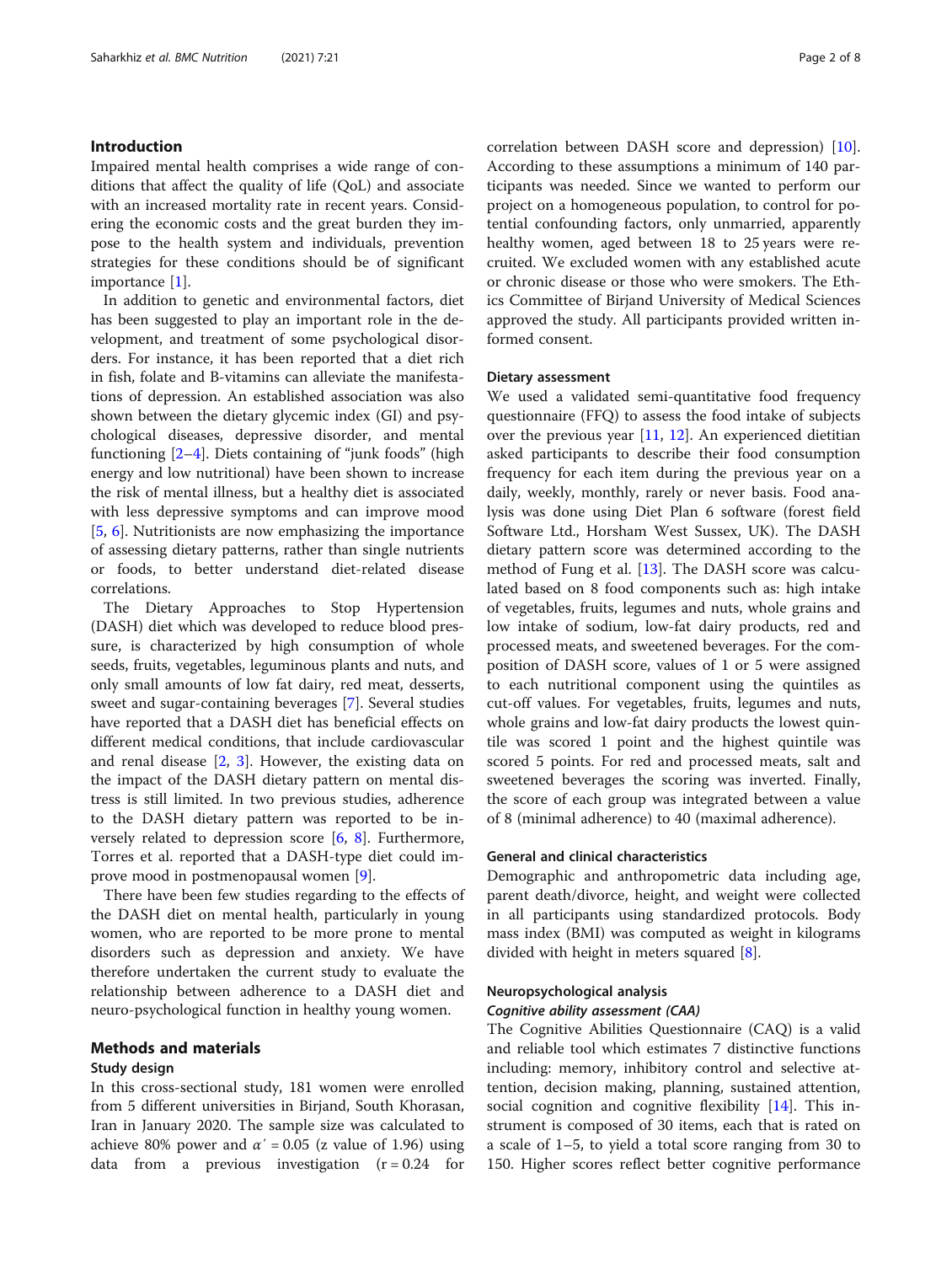[[15\]](#page-6-0). A score below the median cut off for the cognitive abilities score was considered o be cognitive impairment.

#### Depression anxiety stress scales (DASS)

Depression, Anxiety and Stress Scale (DASS-21) is a valid and accurate tool to measure negative well-beings status [\[16\]](#page-6-0). This questionnaire consists of 21 items with 3 subscales (each consist of 7 questions) in which each item is rated on a 4-point Likert scale (0–3) to determine the severity of depression, anxiety and stress. Because DAS-21 is the brief version of DAS-42; the total score of each sub-class must be doubled. A higher score indicates more severe negative emotion. The validity and reliability of the DASS-21 has previously been validated for Iranian population [\[17](#page-6-0)]. Depression, anxiety, and stress scores were divided into two categories (No/Minimal state and some degree of disorder) according to the scores obtained for each subscale as follows: No  $(\leq 9)$  or some degree of depression  $(> 9)$ ; No  $(\leq 7)$  or some degree of anxiety  $(> 7)$ ; and No  $(\leq 14)$  or some degree of stress (> 14).

#### Quality of life (QoL)

The Short Form health survey (SF-12) derivative from the SF-36 is a widely reliable tool for measuring of physical and mental components of QoL. Validity and reliability from this tool has been established in Iranian population [[18\]](#page-6-0). The SF-12 consists of 12 questions, covering 8 health domains, and higher scores show a better health dependent QoL [[19\]](#page-7-0). A score below the median cut off for the QoL score was considered to be a low QoL.

# Insomnia severity index (ISI)

The Insomnia Severity Index (ISI) is a brief self-report instrument which quantitatively measures severity of insomnia based on patient's own perception. The questionnaire contains 7 question related to sleep disorder intensity, satisfaction with present sleep pattern, and anxiety-associated sleeping disturbance. Each item is rated on a zero to 4 measure  $(0 = no problem; 4 = many$ problem) to provide a total score ranging 0–28. Higher point indicates more degree of insomnia. Based on acquiring scores, individuals were categorized as: no clinically significant insomnia (0–7), mild to severe degree of insomnia (8–28). The Persian version of this tool with good reliability and validity for Iranian population was used in current study [\[20](#page-7-0), [21\]](#page-7-0).

## Epworth sleepiness scale (ESS)

The Epworth sleepiness Scale (ESS) is an approved and validated simple method for measuring the general level of daytime sleepiness. The ESS is a brief, selfadministered questionnaire estimates the probability of falling asleep in a variety of situations. ESS scores give a helpful measure of average sleep tendency, comparable to the results of all-day tests [[22\]](#page-7-0). It consists of eight items with 4-point Likert scale (0–3) that requires the subject to estimate on a scale of 0–3 the frequency they have dozed in common daily situations. The sum of scores can range from 0 to 24 and higher scores specify worsen sleepiness [\[23](#page-7-0), [24](#page-7-0)]. The severity of sleepiness was defined as: normal (score  $\leq$  10), mild to severe degree  $(score > 10)$ .

#### Short sleep duration and difficult sleep initiating

Sleep signs were evaluated based on 2 asks, reporting to sleep during the past month: (1) "Do you have difficulty falling asleep at night?" (2) "How many times have you woken up early and, have trouble getting back to sleep?". Short sleep duration was determined if a subject slept for fewer than 5 h/day, once or more a week [\[25](#page-7-0)]. Difficulty in sleep initiation was assessed as having problems falling asleep within half an hour once or more times per week [[26](#page-7-0)].

#### Statistical analysis

All statistical analyses were conducted by using SPSS, version 16 software packages. Data were evaluated for normality by applying the Kolmogorov-Smirnov test. One-way ANOVA test was used for comparison of continues variables with normal distribution across tertiles of DASH-style diet score. Depression, anxiety, stress, insomnia and sleepiness scores were divided into two categories (No/Minimal state and some degree of disorder) regarding to scores. Acquiring a score below median cut of QoL score was considered as low QoL. The correlation between component of the DASH diet score and neuro-psychological test scores was evaluated using Pearson correlation analysis. Multinomial logistic regression was used to evaluate the association between adherence to DASH diet and neuropsychological difficulties and we adjusted all variables for age, BMI and energy intake. A  $P$ -value < 0.05 was set as being significant.

#### Results

# Demographic, anthropometric and clinical characteristics of the participants according to the DASH dietary pattern score tertiles

The mean age of the participants was  $20.7 \pm 2.2$  years. The DASH diet scores were used to categorized the subjects into tertiles, with T1 being defined as the lowest tertile (least adherence; range:  $12-22$ ;  $n = 56$ ), T2 ( $n = 63$ ; range: 22–26), and T3 as highest tertile (highest adherence; range:  $22-33$ ;  $n = 62$ ). There was no significant correlation among the demographic and anthropometric variables among the participants  $(P > 0.05;$  Table [1](#page-3-0)). But significant differences were found in BMI for participants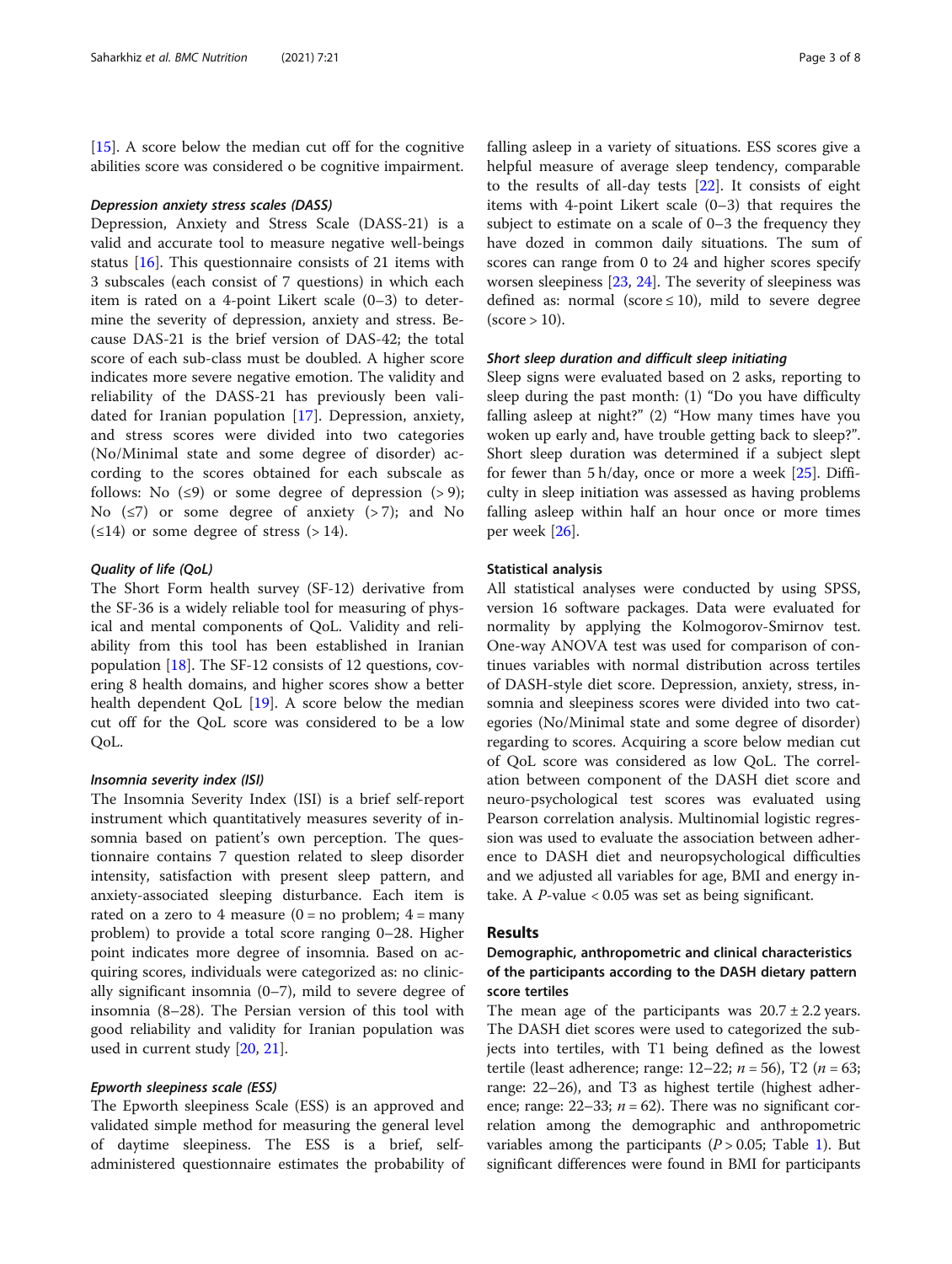| <b>Variables</b>      | Τ1<br>$n = 56(30.9\%)$<br>range: 12-22 | Т2<br>$n = 63$ (34.8%)<br>range: 22-26 | ТЗ<br>$n = 62$ (34.3%)<br>range: 26-33 | P value <sup>a</sup> |
|-----------------------|----------------------------------------|----------------------------------------|----------------------------------------|----------------------|
| Age (y)               | $20.8 \pm 1.9$                         | $20.6 \pm 1.5$                         | $20.9 \pm 1.8$                         | 0.67                 |
| BMI (Kg/m2)           | $20.2 \pm 2.3$                         | $20.4 \pm 2.6$                         | $21.9 \pm 3.4$                         | 0.006                |
| Parent death, n (%)   | 3(5.4)                                 | 1(1.6)                                 | 1(1.6)                                 | 0.36                 |
| Parent divorce, n (%) | 2(3.6)                                 | (1.6)                                  | 3(4.8)                                 | 0.60                 |

<span id="page-3-0"></span>Table 1 Demographic, anthropometric and clinical characteristics of the participants in different tertiles of the adherence to the DASH dietary pattern scores

Abbreviations: Body mass index (BMI)

Data presented as Mean ± SD

 $a$  p-value from analysis of the variance (ANOVA) for groups comparison

in the 1st tertile compared to 3th tertile of adherence to the DASH dietary  $(P < 0.05)$ .

# Dietary intakes of participants in different tertiles of the adherence to the DASH dietary pattern scores

The comparison between the mean of dietary intakes of participants in different tertiles of the adherence to the DASH dietary pattern scores are shown in Table 2. The intake of folate, fiber, fruits, magnesium, potassium, vegetables, nuts, legume, whole grain, seed and low fat dairy were higher among individuals in the highest tertile of adherence to DASH diet than others in the lowest tertile and the value of sweetened beverage and sodium were higher among subjects in the first tertile of adherence to DASH diet compared to the participants in the third tertile.

# Correlation coefficient between neuropsychological tests and components of DASH score

The score range obtained was from 0 to 39 for depression, 0–30 for anxiety, 0–42 for stress, 0–28 for insomnia, 0–19 for daytime sleepiness, for cognitive abilities,

Table 2 Dietary intakes of participants in different tertiles of the adherence to the DASH dietary pattern scores

| <b>Variables</b>                     | <b>DASH diet adherence</b> |                   |                   |         |  |  |
|--------------------------------------|----------------------------|-------------------|-------------------|---------|--|--|
|                                      | <b>T1</b>                  | T <sub>2</sub>    | T <sub>3</sub>    | P value |  |  |
| DASH score, Median (IQR)             | $20(17-21)$                | $24(23-24)$       | $28(27-29)$       |         |  |  |
| Dietary nutrient intake              |                            |                   |                   |         |  |  |
| Total energy (kcal)                  | $2170 \pm 840$             | $2166 \pm 658$    | $2177 \pm 816$    | 0.99    |  |  |
| Carbohydrate (g/1000Kcal)            | $64.8 \pm 39.5$            | $57.5 \pm 28.1$   | $63.6 \pm 31.2$   | 0.54    |  |  |
| Protein (g/1000Kcal)                 | $35.3 \pm 14.4$            | $29.9 \pm 14.9$   | $31.9 \pm 14.1$   | 0.207   |  |  |
| Fat (g/1000Kcal)                     | $13.9 \pm 12.8$            | $16.5 \pm 11.2$   | $15.3 \pm 11.2$   | 0.54    |  |  |
| Dietary fiber (g/1000Kcal)           | $5.9 \pm 3.2$              | $6.4 \pm 3.1$     | $8.0 \pm 3.7$     | 0.006   |  |  |
| Zinc (mg/1000Kcal)                   | $2.59 \pm 1.39$            | $2.23 \pm 1.20$   | $2.51 \pm 1.10$   | 0.28    |  |  |
| Folate (µg/1000Kcal)                 | $74.3 \pm 38.2$            | $81.7 \pm 34.7$   | $107.4 \pm 40.9$  | < 0.001 |  |  |
| Calcium (mg/1000Kcal)                | $447.9 \pm 259.8$          | $365.2 \pm 217.5$ | $466.2 \pm 250.1$ | 0.070   |  |  |
| Magnesium (mg/1000Kcal)              | $160.1 \pm 61.4$           | $186.6 \pm 96.7$  | $219.6 \pm 77.0$  | 0.001   |  |  |
| Potassium (mg/1000Kcal)              | $2112 \pm 501$             | $2412 \pm 886$    | $2814 \pm 854$    | < 0.001 |  |  |
| <b>Components of DASH-diet style</b> |                            |                   |                   |         |  |  |
| Fruits (serving)                     | $1.4 \pm 1.2$              | $2.4 \pm 160$     | $2.8 \pm 2.5$     | 0.001   |  |  |
| Vegetables (serving)                 | $0.6 \pm 0.6$              | $1.1 \pm 0.9$     | $2.2 \pm 1.0$     | < 0.001 |  |  |
| Nuts, legume, seed (serving)         | $1.2 \pm 2.3$              | $1.8 \pm 1.1$     | $2.5 \pm 2.1$     | 0.016   |  |  |
| Low fat dairy (serving)              | $1.7 \pm 0.38$             | $4.1 \pm 0.5$     | $7.3 \pm 7.4$     | < 0.001 |  |  |
| Whole grain (serving)                | $2.1 \pm 0.5$              | $3.0 \pm 3.7$     | $4.2 \pm 4.7$     | 0.030   |  |  |
| Red and processed meat (serving)     | $3.0 \pm 4.1$              | $2.5 \pm 2.1$     | $2.3 \pm 2.1$     | 0.44    |  |  |
| Sweetened beverage (serving)         | $1.1 \pm 1.4$              | $0.6 \pm 0.7$     | $0.4 \pm 0.9$     | 0.004   |  |  |
| Sodium (mg/1000Kcal)                 | $1727 \pm 640$             | $1512 \pm 900.9$  | $1272 \pm 812$    | 0.018   |  |  |

Data presented as Mean ± SD

†obtained from ANOVA test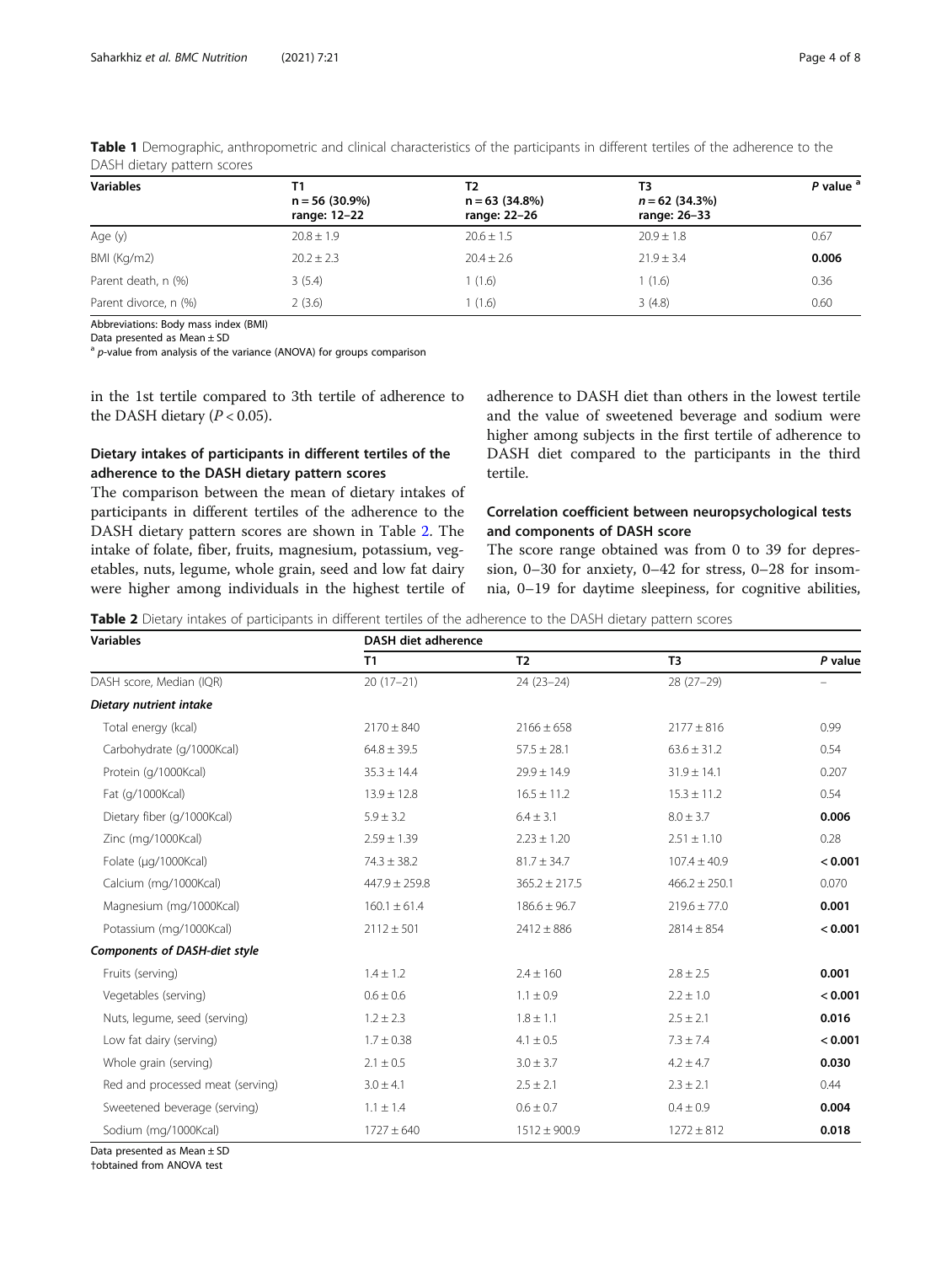| Food groups (serving)  | Cognitive<br>abilities | <b>Depression</b>     | Anxiety  | <b>Stress</b> | <b>Ouality</b><br>of life | <b>Insomnia</b> | <b>Davtime</b><br>sleepiness | Sleep<br>duration |
|------------------------|------------------------|-----------------------|----------|---------------|---------------------------|-----------------|------------------------------|-------------------|
|                        |                        | r                     | r        |               |                           |                 |                              |                   |
| Fruits                 | 0.031                  | $-0.087$              | 0.003    | 0.093         | $-0.105$                  | $-0.011$        | 0.085                        | 0.033             |
| Vegetables             | 0.096                  | $-0.174$ <sup>*</sup> | $-0.146$ | $-0.096$      | 0.12                      | 0.034           | 0.071                        | 0.054             |
| Nuts, legume, seed     | 0.028                  | $-0.92$               | 0.027    | $-0.060$      | 0.183                     | $-0.063$        | $-0.003$                     | 0.005             |
| Low fat dairy          | 0.005                  | $-0.025$              | $-0.070$ | $-0.054$      | 0.062                     | $-0.012$        | 0.004                        | $-0.054$          |
| Whole grain            | 0.019                  | 0.055                 | $-0.19$  | 0.012         | 0.081                     | $-0.097$        | $-0.052$                     | $0.179^{*}$       |
| Red and processed meat | $-0.168*$              | 0.027                 | 0.112    | 0.084         | $-0.077$                  | 0.118           | 0.031                        | $-.021$           |
| Sweetened beverage     | 0.046                  | $-0.017$              | $-0.002$ | 0.059         | $-0.127$                  | $0.205$ **      | 0.117                        | $-0.071$          |
| Sodium (mg/1000Kcal)   | 0.013                  | 0.148                 | 0.021    | $-0.064$      | $-0.151$ **               | $-0.093$        | 0.42                         | $-0.003$          |

Table 3 Correlation coefficient between neuropsychological tests and components of DASH score

\*\*\* $p < 0.001$ 

19–44 for QoL as well as 4–11 h for sleep duration. There was a significant negative correlation between total cognitive abilities score with red and processed meat (r =  $-$  0.168; P < 0.05), QoL score with sodium (r = − 0.151; P < 0.01) and depression score with vegetables  $(r = -0.174; P < 0.05)$ . There was a significant positive correlation among QoL by nuts, legume, seed  $(r = 0.183;$  $P < 0.05$ ), insomnia with sweetened beverage consumption ( $r = 0.205$ ;  $P < 0.01$ ) and sleep duration with whole grain (r = 0.179;  $P < 0.05$ ) (Table 3).

# Multivariate adjusted odds ratios (95% CIs) for neuropsychological disorders across tertiles of DASH-style diet scores

In multivariate multinomial logistic regression analyses adjusted for age, BMI and energy intake, adherence to DASH style-pattern was associated with a lower stress score (OR = 0.32; 95%CI: 0.14–0.71,  $p = 0.009$ ; 2<sup>st</sup>tertile with 1<sup>st</sup>DASH tertile) and less difficulty in initiating sleep (OR = 0.46; 95%CI: 0.21–1.00,  $p = 0.017$ ; third tertile versus first DASH tertile) (Table 4).

#### **Discussion**

In the present study, we have shown that a high adherence to a DASH dietary pattern, characterized by high consumption of fruits and vegetable, as well as low intake of red and processed meat, sugar-containing beverages and sweets, is associated with lower odds of stress and sleep disturbance in young women.

Although the relationship between dietary patterns and mental health is unclear, it is possible that psychological stress and eating habits are related. Cartwright et al. showed that children who eat fatty foods and snacks frequently, and consume low amounts of fruits and vegetables, had greater levels of stress [[27](#page-7-0)]. Excessive stress can affect the QoL and a previous study reported an inverse association between stress score and

QoL among university students, those who face an increased risk of mental conditions due to different stressors [[28\]](#page-7-0).

Improvements in diet and lifestyle may have beneficial impacts on depression symptoms. We found that depression score was negatively associated with vegetables intake and this is in line with the findings of previous studies [\[29](#page-7-0), [30](#page-7-0)]. A meta-analysis of eighteen studies with 446,551 participants has indicated that fruit and vegetable consumption is inversely associated with the risk of depression [[29\]](#page-7-0). Additionally, a prospective cohort study reported that frequent use of vegetables can play a protective role against depression in the elderly [[30\]](#page-7-0).

The mechanisms by which vegetables, or 'healthy dietary patterns, decrease the risk of depression is not completely clear [\[30](#page-7-0)], but some nutrients including B group

Table 4 Multivariate adjusted odds ratios (95% Cls) for neuropsychological disorders across tertiles of DASH-style diet scores

| T2<br>$(n = 56)$<br>$(n = 63)$<br>1.07 (0.52-2.22) | T3<br>$(n = 62)$<br>$0.62$ $(0.30 - 1.28)$ |
|----------------------------------------------------|--------------------------------------------|
|                                                    |                                            |
|                                                    |                                            |
| $0.90(0.44 - 1.86)$                                | $1.6(0.78 - 3.42)$                         |
| $0.53(0.26 - 1.12)$                                | 1.54 (0.74-3.21)                           |
| $0.32$ $(0.14 - 0.71)$ **                          | $0.70(0.34 - 1.47)$                        |
| $1.02(0.42 - 2.44)$                                | $1.32(0.56 - 3.02)$                        |
| $0.81(0.39 - 1.67)$                                | $0.89(0.43 - 1.84)$                        |
| $0.92(0.43 - 1.99)$                                | $0.79(0.37 - 1.73)$                        |
| $0.51(0.12 - 2.32)$                                | $0.70(0.18 - 2.76)$                        |
| $0.67(0.32 - 1.40)$                                | $0.46$ $(0.21 - 1.00)$ *                   |
|                                                    |                                            |

Tertile 1 was considered as reference group Adjusted for age, BMI and energy intake

 $*p < 0.05$ 

 $**p < 0.01$ 

\*\*\* $p < 0.001$ 

 $*$ *p* < 0.05

 $**p < 0.01$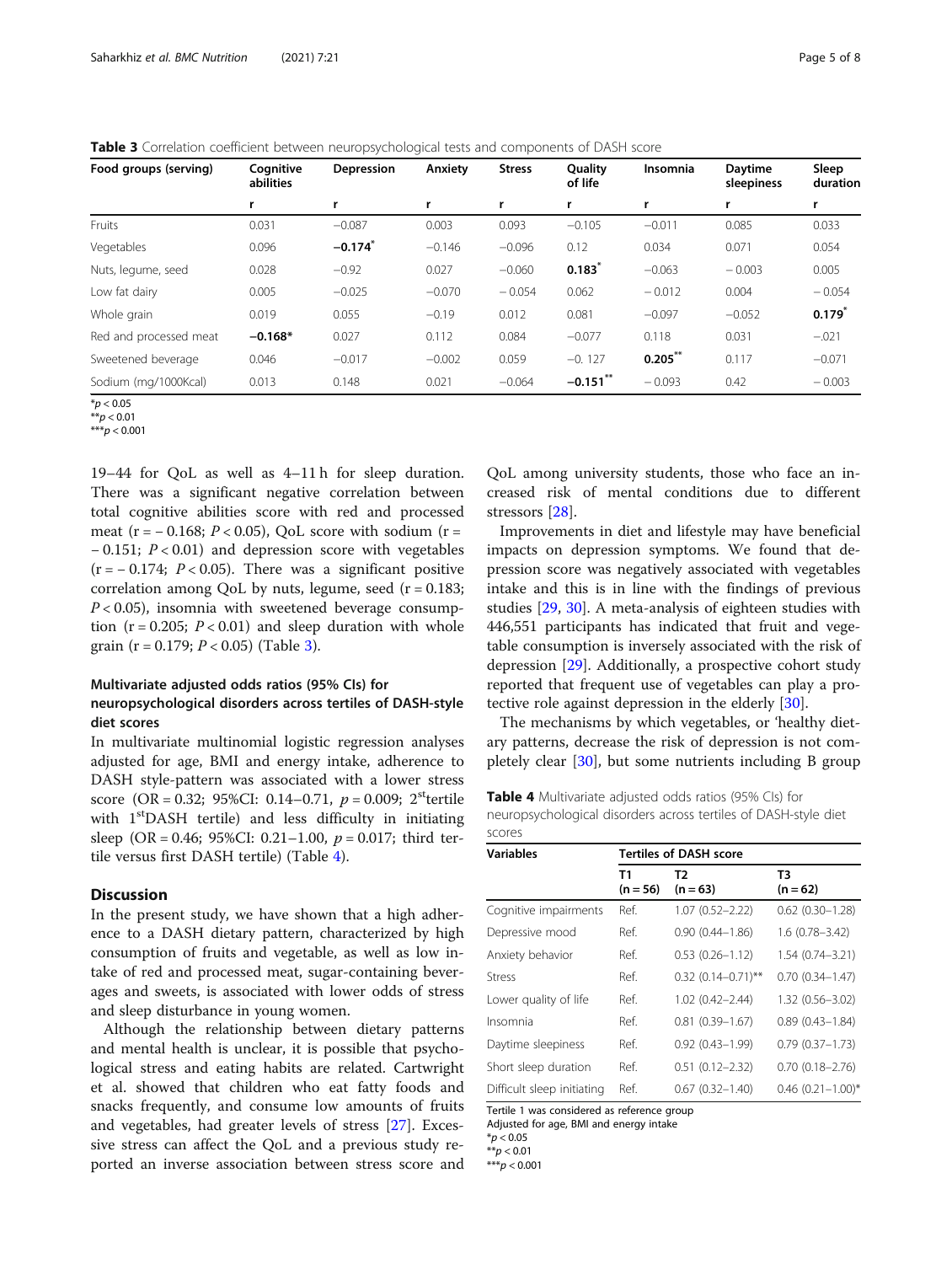vitamins, n-3 fatty acids and antioxidant have been thought to be related with depressive behavior [[31\]](#page-7-0). Oxidative stress and inflammation can both increase depressive symptoms by their effects on neurons of the autonomic nervous systems. Folate and B group vitamins, with their beneficial effects on inflammation and oxidative stress, are necessary for neuronal function and their deficiency is associated with depression, anxiety and dementia [\[32](#page-7-0)]. Non-nutrient phytochemicals with antioxidant activities found in vegetables could be another probable mechanism for this improvement [[30\]](#page-7-0).

Nuts are a part of the human diet and are considered to be health-promoting nutrients. Our result showed that the consumption of nuts, legumes and seeds is associated with a higher QoL. These nutrient-rich foods contain substantial amounts of polyphenol antioxidants, macro- and micro-nutrients and other beneficial bioactive compounds which it's intake decrease oxidative stress and inflammation, so can prevent several human disorders and increase the QoL [\[33](#page-7-0)].

We found an inverse relationship between sodium intake and QoL. Previous studies reported that excessive salt intake not only can lead to hypertension, but also plays an important role in endothelial dysfunction and cardiovascular and kidney disease progress as well as reduce life expectancy [\[34,](#page-7-0) [35\]](#page-7-0). Therefore, a diet containing low amounts of salt may be considered a potential strategy to control hypertension, decreases cardiovascular morbidity and improve the QoL.

We found a positive relationship between dietary whole grain intake and sleep duration which is consistent with the study of Grandner et al, who showed that short sleepers report higher intakes of protein and carbohydrate, but low dietary fiber consumption; altered sleep duration is probably associated with changes in the secretion of appetite-related hormones [\[36](#page-7-0)].

Diet plays an important role in cognitive function, especially in childhood and the growth period, due to providing the components for nerve formation and brain development [[37](#page-7-0)]. In the current study, we have found an inverse relationship between cognitive abilities score and red/processed meat consumption. Consistently, it has been show that Western dietary pattern, characterized by high intake of processed foods, sweet and red meat, has been found to be associated with greater levels of mental distress in adolescents [[38\]](#page-7-0). Additionally, a cross-sectional study conducted on the adult population in UK demonstrated that higher consumption of red meat is related to weaker cognitive functions such as reasoning ability and short-term memory [[39\]](#page-7-0).

Due to the importance of sleep on QoL and its impact on psychological wellbeing, it is essential to identify the main factors that may effect this cycle. Eating habits modification is a potential approach to prevent sleep

complications. Rostami and co-researchers demonstrated that greater commitment to a DASH diet is associated with lower prevalence of insomnia [[40](#page-7-0)]. Results of the present study indicated that sweetened beverage intake was associated with grater odds of insomnia. Caffeine, as an important active component of sweetened beverages, has been showed to be inversely associated with sleep duration and may disturb sleep, leading to difficulty falling asleep, insomnia, day time sleeplessness [\[41](#page-7-0)].

Indeed, one of the most significant findings of the current study was that adherence to a DASH-type diet decreased the likelihood of difficulty in initiating sleep. High intake of sweets can increase the glycemic response and induce oxidative stress. Long-term sugar intake has been showed to negatively affect brain serotonin 5 hydroxytryptophan receptor sensitivity in laboratory animal models [[42](#page-7-0), [43\]](#page-7-0). In another study, adherence to higher fat/lower carbohydrate diet was associated with a reduction in serotonin release in the hypothalamus of Wistar rats [[44\]](#page-7-0). There is a high likelihood that the consumption of vitamins, minerals and fibers may improve sleep quality. Tryptophan is an essential precursor to serotonin syntheses, a neurotransmitter known for controlling the sleep cycle and inducing feeling of sleepiness. Group B vitamins are also required for serotonin synthesis. Therefore, a balanced and diverse diet that can provide fruits, vegetables and whole grains, like DASH, can improve sleep [[45\]](#page-7-0).

We showed that individuals with a greater adherence to a DASH-style diet had a higher intake of potassium, magnesium, and fiber. Because of the content of green leafy vegetables, nuts, seeds, legumes and whole grains, the DASH has a high amount of magnesium. Also, fruits and vegetables in the DASH diet provide a high content of potassium and fiber. Dietary fiber has low energy because it is resistant to breakdown by gastrointestinal enzymes, and fibercontaining foods i.e. whole grains, vegetables and fruit have a low energy density [\[46](#page-7-0)]. On the other hand, as is consistent with our results, Davison et al. reported that higher levels of energy (Kcal), fiber, B vitamins, calcium, phosphorus, potassium, and magnesium intakes were associated with better mental health [\[47](#page-7-0)].

To the best of our knowledge, this is the first study examining the correlation between adherence to DASH diet and neuropsychological functions in young women. But, the present study has a number of limitations. First, we used a cross-sectional design that cannot demonstrate causality. Difficult sleep initiating was evaluated using self-reported questionnaires which may be predisposed to bias. Moreover, a FFQ is an unreliable tool for assessing the sodium intake. Finally, we did not evaluate physical activity in our population.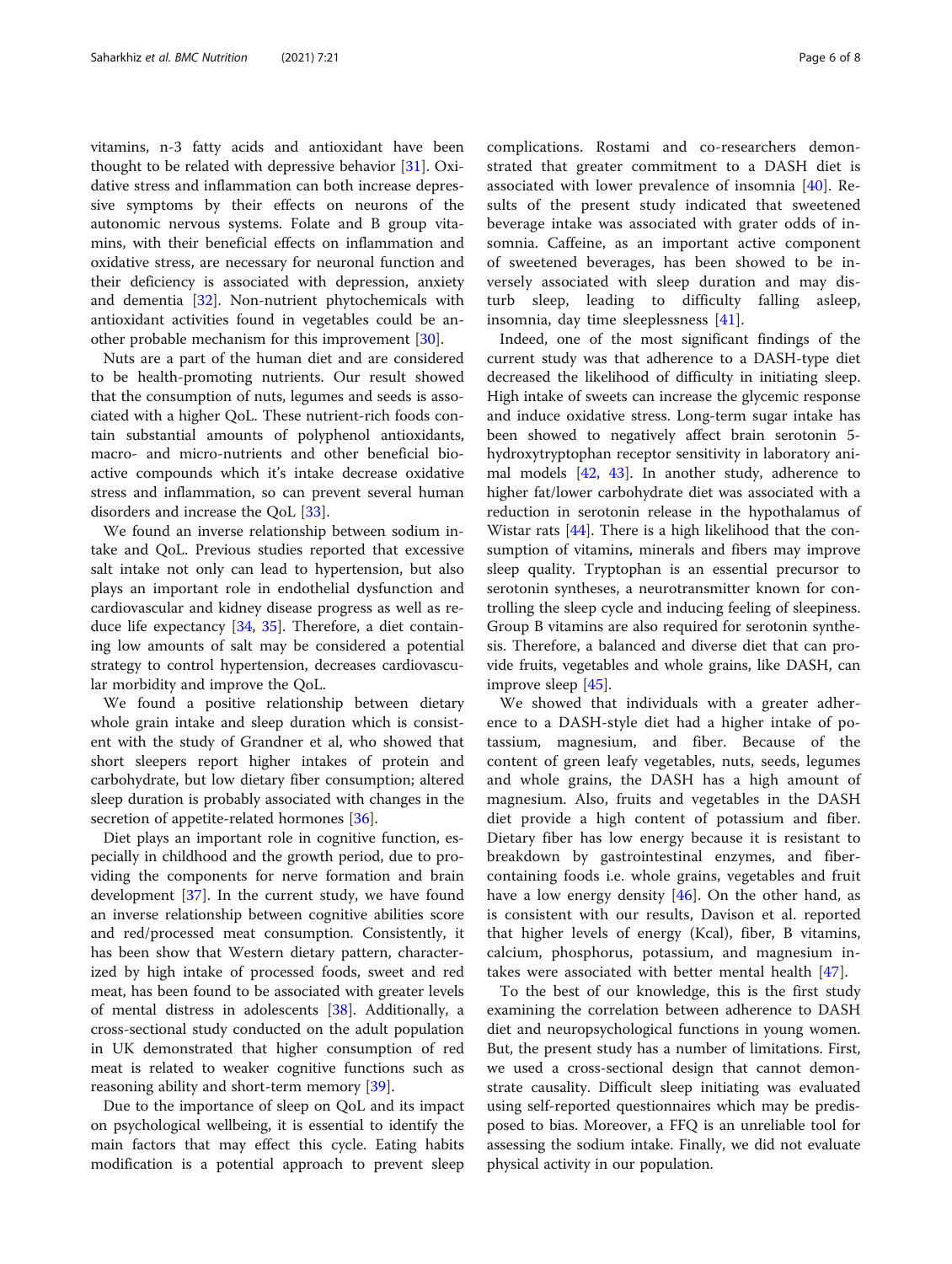# <span id="page-6-0"></span>Conclusion

We found a significant relationship between adherence to a DASH diet and lower stress scores and difficult sleep initiating among young women. It seems that following a healthy diet pattern can decrease mental distress, and enhance quality of sleep. Further longitudinal studies are necessary to confirm these results with larger population.

#### Abbreviations

DASH: Dietary Approaches to Stop Hypertension; FFQ: Food frequency questionnaire; QoL: Quality of life; PUFAs: Poly unsaturated fatty acids; GI: Glycemic index; SBP: Systolic blood pressure; DBP: Diastolic blood pressure; BMI: Body mass index; CBC: Complete blood count; CAA: Cognitive Ability Assessment; CAQ: Cognitive Abilities Questionnaire; DASS: Depression Anxiety Stress Scales; ISI: Insomnia Severity Index; ESS: Epworth Sleepiness Scale; DIS: Difficult initiating sleep; PQS: Poor quality of sleep; DMS: Difficulty maintaining sleep; TRP: Tryptophan; 5-HT1A: Serotonin 5-hydroxytryptophan

#### Acknowledgments

All the authors of the study would like to thank the Birjand University of Medical Science.

#### Compliance with ethical standards

All relevant data from which conclusions of the manuscript have been drawn are presented in the paper. All methods were carried out in accordance with relevant guidelines and regulations.

#### Informed consent

Informed consent was obtained from all individual participants included in the study.

#### Authors' contributions

AB contributed to research planning, examination, writing and statistical analysis. MA and ZK contributed to planning, supervision and correction. MM and MS and contributed to research planning, case examination, writing and editing the manuscript. MSA, and MN contributed to statistical analysis, correction. GAF and AJ contributed to planning and correction. SK contributed to examination, supervision and edition. The author(s) read and approved the final manuscript.

#### Funding

This work was supported by Birjand University of Medical Science (BUMS), Iran (grant No: 5243).

#### Availability of data and materials

The datasets used and/or analyzed during the current study are available from the corresponding author on reasonable request.

# **Declarations**

#### Ethics approval and consent to participate

The study was approved by the Ethical approval was obtained from the Birjand University of Medical Sciences, (grant No: 5243). Participation in the study was voluntary and with full consent of respondents. All participants provided written informed consent.

#### Consent for publication

Not applicable as no personal data was used in this article.

# Competing interests The authors declare that they have no conflict of interest.

#### Author details

<sup>1</sup>Student Research Committee, Birjand University of Medical Sciences, Birjand, Iran. <sup>2</sup> Department of Immunology, Faculty of Medicine, Birjand University of Medical Sciences, Birjand, Iran. <sup>3</sup>Metabolic Syndrome Research Center, Mashhad University of Medical Sciences, Mashhad, Iran. <sup>4</sup>Cellular and Molecular Research Center, Birjand University of Medical Sciences, Birjand,

Iran. <sup>5</sup>Infectious Diseases Research Center, Birjand University of Medical Sciences, Birjand, Iran. <sup>6</sup>Brighton & Sussex Medical School, Division of Medical Education, Falmer, Brighton, Sussex BN1 9PH, UK.

# Received: 14 December 2020 Accepted: 5 April 2021

#### References

- 1. Steel Z, Marnane C, Iranpour C, Chey T, Jackson JW, Patel V, et al. The global prevalence of common mental disorders: a systematic review and metaanalysis 1980–2013. Int J Epidemiol. 2014;43(2):476–93. [https://doi.org/10.1](https://doi.org/10.1093/ije/dyu038) [093/ije/dyu038](https://doi.org/10.1093/ije/dyu038).
- 2. Azadbakht L, Fard NRP, Karimi M, Baghaei MH, Surkan PJ, Rahimi M, et al. Effects of the dietary approaches to stop hypertension (DASH) eating plan on cardiovascular risks among type 2 diabetic patients: a randomized crossover clinical trial. Diabetes Care. 2011;34(1):55–7. [https://doi.org/10.233](https://doi.org/10.2337/dc10-0676) [7/dc10-0676](https://doi.org/10.2337/dc10-0676).
- 3. Rebholz CM, Crews DC, Grams ME, Steffen LM, Levey AS, Miller ER III, et al. DASH (dietary approaches to stop hypertension) diet and risk of subsequent kidney disease. Am J Kidney Dis. 2016;68(6):853–61. [https://doi.](https://doi.org/10.1053/j.ajkd.2016.05.019) [org/10.1053/j.ajkd.2016.05.019](https://doi.org/10.1053/j.ajkd.2016.05.019).
- 4. Haghighatdoost F, Azadbakht L, Keshteli AH, Feinle-Bisset C, Daghaghzadeh H, Afshar H, et al. Glycemic index, glycemic load, and common psychological disorders. Am J Clin Nutr. 2016;103(1):201–9. [https://doi.org/1](https://doi.org/10.3945/ajcn.114.105445) [0.3945/ajcn.114.105445](https://doi.org/10.3945/ajcn.114.105445).
- 5. Zahedi H, Kelishadi R, Heshmat R, Motlagh ME, Ranjbar SH, Ardalan G, et al. Association between junk food consumption and mental health in a national sample of Iranian children and adolescents: the CASPIAN-IV study. Nutrition. 2014;30(11–12):1391–7. [https://doi.org/10.1016/j.nut.2014.04.014.](https://doi.org/10.1016/j.nut.2014.04.014)
- 6. Valipour G, Esmaillzadeh A, Azadbakht L, Afshar H, Hassanzadeh A, Adibi P. Adherence to the DASH diet in relation to psychological profile of Iranian adults. Eur J Nutr. 2017;56(1):309–20. [https://doi.org/1](https://doi.org/10.1007/s00394-015-1081-0) [0.1007/s00394-015-1081-0.](https://doi.org/10.1007/s00394-015-1081-0)
- 7. Sacks FM, Svetkey LP, Vollmer WM, Appel LJ, Bray GA, Harsha D, et al. Effects on blood pressure of reduced dietary sodium and the dietary approaches to stop hypertension (DASH) diet. N Engl J Med. 2001;344(1):3–10. [https://](https://doi.org/10.1056/NEJM200101043440101) [doi.org/10.1056/NEJM200101043440101](https://doi.org/10.1056/NEJM200101043440101).
- 8. Khayyatzadeh SS, Mehramiz M, Mirmousavi SJ, Mazidi M, Ziaee A, Kazemi-Bajestani SMR, et al. Adherence to a Dash-style diet in relation to depression and aggression in adolescent girls. Psychiatry Res. 2018;259:104– 9. <https://doi.org/10.1016/j.psychres.2017.09.075>.
- 9. Torres SJ, Nowson CA. A moderate-sodium DASH-type diet improves mood in postmenopausal women. Nutrition. 2012;28(9):896–900. [https://doi.org/1](https://doi.org/10.1016/j.nut.2011.11.029) [0.1016/j.nut.2011.11.029.](https://doi.org/10.1016/j.nut.2011.11.029)
- 10. Pahlavani N, Khayyatzadeh SS, Banazadeh V, Bagherniya M, Tayefi M, Eslami S, et al. Adherence to a dietary approach to stop hypertension (DASH)-style in relation to daytime sleepiness. Nat Sci Sleep. 2020;12:325–32. [https://doi.](https://doi.org/10.2147/NSS.S246991) [org/10.2147/NSS.S246991.](https://doi.org/10.2147/NSS.S246991)
- 11. Ahmadnezhad, M., et al., Validation of a short semi-quantitative food frequency questionnaire for adults: a pilot study. Journal of Nutritional Sciences and Dietetics, 2017.
- 12. Abbaszadeh A, et al. Impact of a Nordic diet on psychological function in 522 young students. Nutr Health. 2020;27(1):97–104
- 13. Fung TT, Chiuve SE, McCullough M, Rexrode KM, Logroscino G, Hu FB. Adherence to a DASH-style diet and risk of coronary heart disease and stroke in women. Arch Intern Med. 2008;168(7):713–20. [https://doi.org/10.1](https://doi.org/10.1001/archinte.168.7.713) [001/archinte.168.7.713.](https://doi.org/10.1001/archinte.168.7.713)
- 14. Nejati V. Cognitive abilities questionnaire: development and evaluation of psychometric properties. Adv Cognitive Sci. 2013;15(2):11–9.
- 15. Bahrami A, Bahrami-Taghanaki H, Khorasanchi Z, Tayefi M, Ferns GA, Sadeghnia HR, et al. The association between neuropsychological function with serum vitamins a, D, and E and hs-CRP concentrations. J Mol Neurosci. 2019;68(2):243–50. <https://doi.org/10.1007/s12031-019-01288-x>.
- 16. Henry JD, Crawford JR. The short-form version of the depression anxiety stress scales (DASS-21): construct validity and normative data in a large nonclinical sample. Br J Clin Psychol. 2005;44(2):227–39. [https://doi.org/10.1348/](https://doi.org/10.1348/014466505X29657) [014466505X29657](https://doi.org/10.1348/014466505X29657)
- 17. Sahebi A, Asghari MJ, Salari R. Validation of depression anxiety and stress scale (DASS-21) for an Iranian population; 2005.
- 18. Montazeri A, Vahdaninia M, Mousavi SJ, Omidvari S. The Iranian version of 12-item short form health survey (SF-12): factor structure, internal